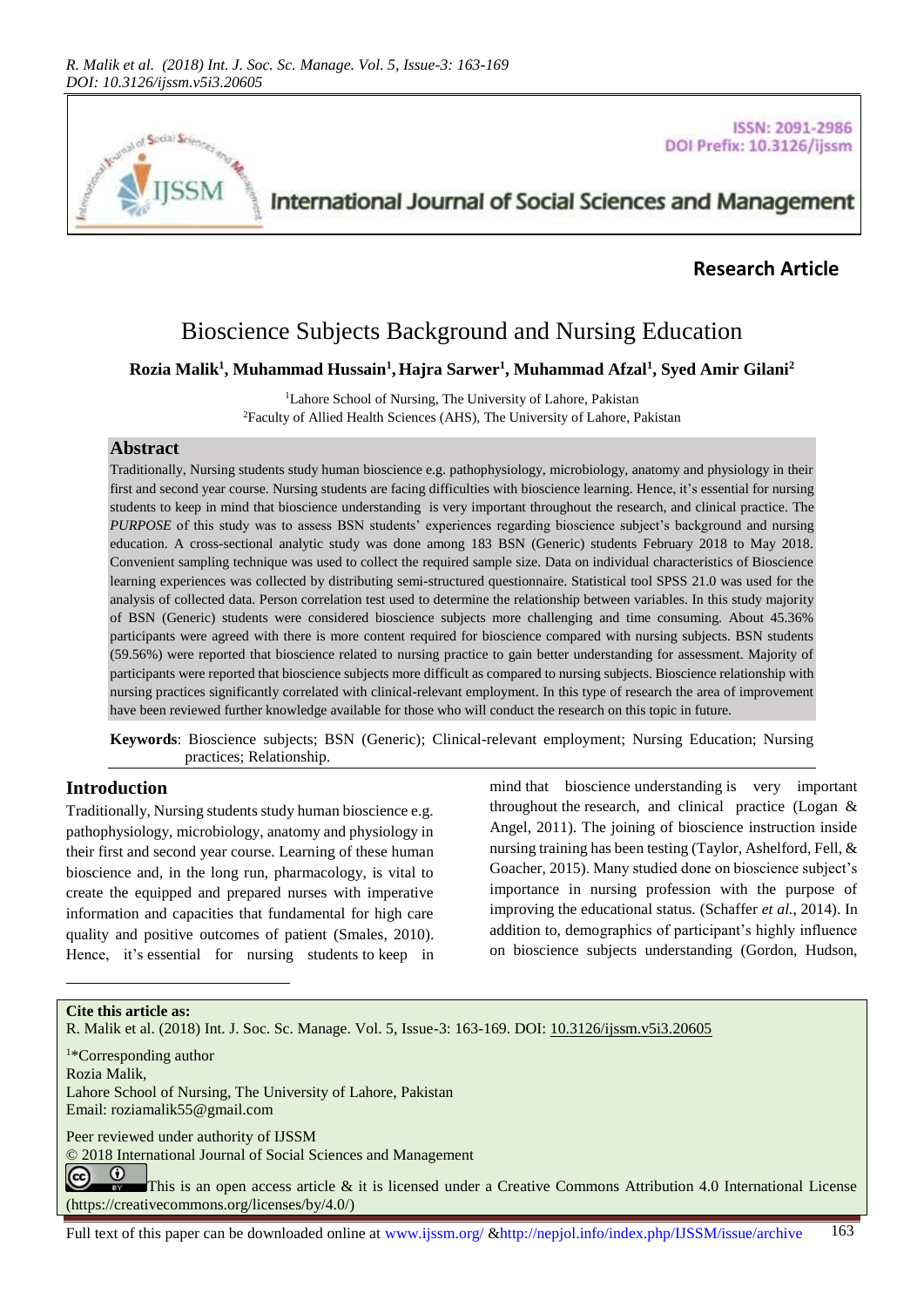Plenderleith, Fisher, & Craft, 2017). Furthermore, course content of bioscience subjects with nursing subjects conveyed to nursing students, to catch the best understanding and create inspiration for bioscience learning among nursing students (Evans *et al*., 2013). However, Nurses must have adequate knowledge and practices in bioscience subjects which is clearly related to nursing practices like microbiology to perform numerous parts inside clinical nursing practice (Durrant *et al*., 2017). Moreover, the nursing work forces requires an undeniably complex learning base to guarantee good patient outcomes and responsibility for training. (Owens & Moroney, 2017). The aim of nursing education is to develop the nursing profession as well as required. Different approaches used to upraise the advancement and to clear up the professional role (Jack *et al*., 2017).Furthermore, a Study propose that more bioscience content needed in nursing education, clear terms and continue activities to enhance the review of bioscience are fundamental for students of nursing (Doggrell & Schaffer, 2016). In the same way, bioscience subject learning is closely linked with nursing education. Secondary school science studied play an important role in understanding of bioscience subjects. In USA, undergraduates are required to must have a fundamental information of science, systems of life and physiology to be recognized into the courses of nursing degree. Somewhere else it is not generally the case, and this is recorded all around that the students of nursing are battling with bioscience subjects in the UK and Australia (McVicar *et al*., 2015). Moreover, some nursing undergraduates encounter difficulties and tensions when learning bio-science subjects at college/University. Bioscience has been distinguished as a part of studies that nursing students battling in tertiary establishments to learn and after that application of this knowledge to the clinical practice. Various issues have been distinguished and investigated that may add to this poor comprehension and maintenance (Bakon *et al.*, 2016). Additionally, a study reported that early learning of bioscience subject e.g. starting testing of microbiology was very low by the nursing undergraduates. There was no lost review of early on microbiology examination with the time. In these cases we demonstrate lost review of the gastrointestinal physiology for nursing undergraduates in this study (Doggrell & Schaffer, 2016). In spite of the fact that a comprehension of bioscience is important clearly, a few investigations have demonstrated that nursing students' are regularly on edge about considering bioscience subjects, however in any case value the significance and relevance of it to their practices (Davis, 2010). Despite the fact that nursing training has changed, there have been much more prominent changes in the profession of nursing. Nurses are currently anticipated that would be self-sufficient professionals, who can settle on choices about patient care and work as individuals from an interdisciplinary group. Recently, Two Australian examinations have likewise

discovered that nursing understudies have negative dispositions towards bioscience (Koch *et al*., 2010). Regardless of the way that training of nurses has changed. Nurses are now anticipated that would act naturally overseeing experts, who can settle on new steps about the care of patients and participate as people from the multidisciplinary team. Nursing students acknowledged and value that bioscience subjects is a key that benefactor with nursing learning, and the utilization of this information to their training to enhances understanding consideration (Craft *et al*., 2013).

#### **Review of Literature**

Bioscience learning prepares nursing students with the basic and fundamental knowledge that is useful to improve patient safety and clinical practice. Be that as it may, while it could be assumed that there is a direct relevance between bioscience subjects and practices of nursing, the questions stay about what content of bioscience ought to be educated (Johnston *et al*., 2015). It has been recommended that teaching needs of bioscience subjects have a great connection with the clinical practice (McVicar *et al*., 2015). Furthermore, a study results shows that the participant's age have an impact on bioscience learning. This study found that the age groups of 20– 30 year, about 53.2% of the all respondents, with the comparison of aged students, bioscience subjects perceived to be difficult altogether. (Salamonson *et al*., 2013). Majority of students of nursing programme are facing difficulties with learning bioscience subjects. (Craft, Hudson, Plenderleith, Wirihana, & Gordon, 2013). Round about half of the all nursing students agreed that bioscience subjects are unclear, difficult, and also have more content rather than the nursing subjects (Craft *et al*., 2017). As well as, the nursing students of final year, declared that the subjects of bioscience remain tricky all through the degree. The greater part of nursing students reported that bioscience subjects frames establishment of the nursing practice, 76.2% participants shown agreement. They still wanted the better comprehension of bioscience, 73.8% respondents shown agreement (Gordon *et al*., 2017). Likewise, Gordon *et al*. proposed that about 65.9% nursing students' encountered the subjects of bioscience are require more efficient work rather than the nursing subjects. 73.8% respondents would like the proper learning of bioscience subjects and 76.2% respondents' understood that the learning of bioscience subjects creates the strong basics regarding the practice of nurses (Gordon *et al*., 2017). Furthermore, study results revealed that some issues were encountered of the nursing understudies with the bioscience, physiology, and organic chemistry subjects. Here is the most essential factor for instructors to recognize the most ideal approach that amend for these circumstances. The additional study results also recommend that the understudies need additional materials, assets and direction when contemplating bioscience subjects (Durai *et al*.,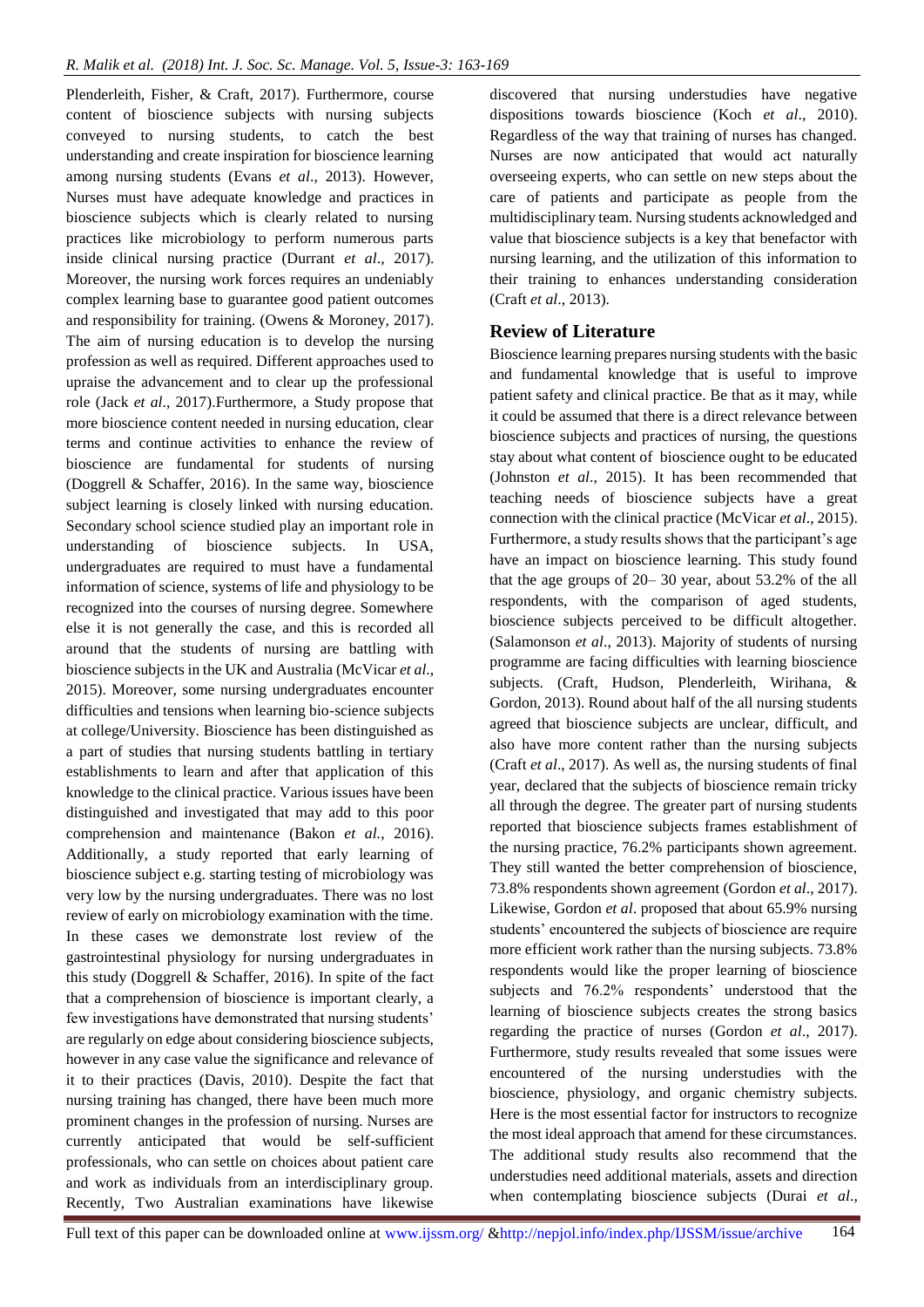2012). In addition to, it is good and empowering that greater part of nursing students' (97%) saw that it was important to have proper learning of the subjects of bioscience for practicing nurses. (Friedel & Treagust, 2005). In the same way, the problem of science for entry requirements shows different views along the institutions. The utilization of bioscience knowledge to practices of nursing is much important that needs inside every nursing educational modules (Taylor *et al*., 2015).

## **Methodology**

#### *Study Setting*

the study was conducted at Lahore School of Nursing (LSN), The University of Lahore (UOL) and College of Nursing AIMC/Jinnah Hospital Lahore.

#### *Study Design*

Descriptive cross-sectional analytic study design was used.

#### *Study Population*

Data was collected from BSN (Generic) students (108) of Lahore School of Nursing (LSN), The University of Lahore (UOL) and BSN (Generic) students (130) of College of Nursing (CON), Jinnah Hospital Lahore. Total study population was 238 BSN students.

#### *Sampling Method*

Convenient sampling technique was used.

#### *Data Collection Method and Procedure*

Data was collected by distributing questionnaire among nursing students. Questionnaire adopted from a study conducted by (Gordon *et al*., 2017). This questionnaire contains questions on students learning of bioscience content, bioscience learning difficulty, relationship of bioscience to nursing practice, and approaches to bioscience learning.

#### *Data Analysis*

Data was analysed by using SPSS version 21. For individual item means, median, mode frequency distribution and standard deviations were reported. Chi-square test was applied to measure the associations existed between the demographic variables and individual items. P value is considered  $P < 0.05$  that is significant statistically for the all analyses. Relationship of clinical relevance employment with subscale "bioscience subject's relationship to nursing practices" was checked by Pearson correlation test.

#### *Ethical Consideration*

Permission was taken from institutional review board (IRB) committee of university of Lahore. Permission was taken from HOD of LSN, UOL and Principal of College of Nursing, Jinnah Hospital Lahore. A consent form was attached with each questionnaire for respondents. Confidentiality and privacy of participants was maintained.

#### *Study Duration*

This study approximately completed in 4 months from February, 2018 to May, 2018.

#### **Results**

This chapter consists of the results and statistical analysis summary that was used to assess the hypothesis and research objectives. This chapter divided into three parts. First section consist on descriptive statistics of demographics of the participants. Second part consist of descriptive statistics of participant's responses on bioscience subjects experiences. And the last part consist on the association of respondents demographics with the bioscience subjects learning experiences and variable correlations.

#### *Profile of Respondents*

Table 1 shows the participant's demographic data. Majority of participants (80.87 %) were from the age group of 17-22 years, (n= 148) and only 19.13 were from the age group of 23-28 years (n= 35), no any participant above 28 years. Majority of participants (91.80 %) were female (n= 168) and only 8.197 % were male (n= 15). 54.10% (n= 99) participants got highest marks in biology,  $24.59\%$  (n= 45) in chemistry and only 21.31% (n= 39) got highest marks in physics. Most of the participant's 50.27% (n= 92) were from 1<sup>st</sup> year, 29.51% (n= 54) from 2<sup>nd</sup> year, 11.48% (n= 21) from  $3<sup>rd</sup>$  year and 8.74% (n= 16) from the 4<sup>th</sup> year of 4 years BSN programme. Only 20.77 (n= 38) participants were assistant in nursing, majority of participant's 61.75  $(n= 113)$  were enrolled nurses and about 17.49  $(n= 32)$  had no any clinical employment.

|  |  | Table 1: Demographic Data |  |
|--|--|---------------------------|--|
|--|--|---------------------------|--|

| Demographic characteristics |                      | $f(\%)$     |
|-----------------------------|----------------------|-------------|
| Age                         | $17-22y$             | 148 (80.9)  |
|                             | $23-28y$             | 35(19.1)    |
|                             | $>28$ y              | 0(0)        |
|                             | Total                | 183 (100.0) |
| <b>Sex</b>                  | Male                 | 15(8.2)     |
|                             | Female               | 168 (91.8)  |
|                             | Total                | 183 (100.0) |
| Secondary school study      | <b>Biology</b>       | 99 (54.1)   |
| highest mark in             | Chemistry            | 45 (24.6)   |
|                             | Physics              | 39(21.3)    |
|                             | Total                | 183(100.0)  |
| Year in 4 year BSN          | $1st$ year           | 92 (50.3)   |
| programme                   | $2nd$ year           | 54 (29.5)   |
|                             | 3 <sup>rd</sup> year | 21(11.5)    |
|                             | 4 <sup>th</sup> year | 16(8.7)     |
|                             | Total                | 183(100.0)  |
| Clinically-relevant         | Assistant in         | 38 (20.8)   |
| employment                  | nursing              |             |
|                             | Enrolled nurses      | 113(61.7)   |
|                             | No clinical          | 32 (17.4)   |
|                             | employment           |             |
|                             | <b>Total</b>         | 183 (100.0) |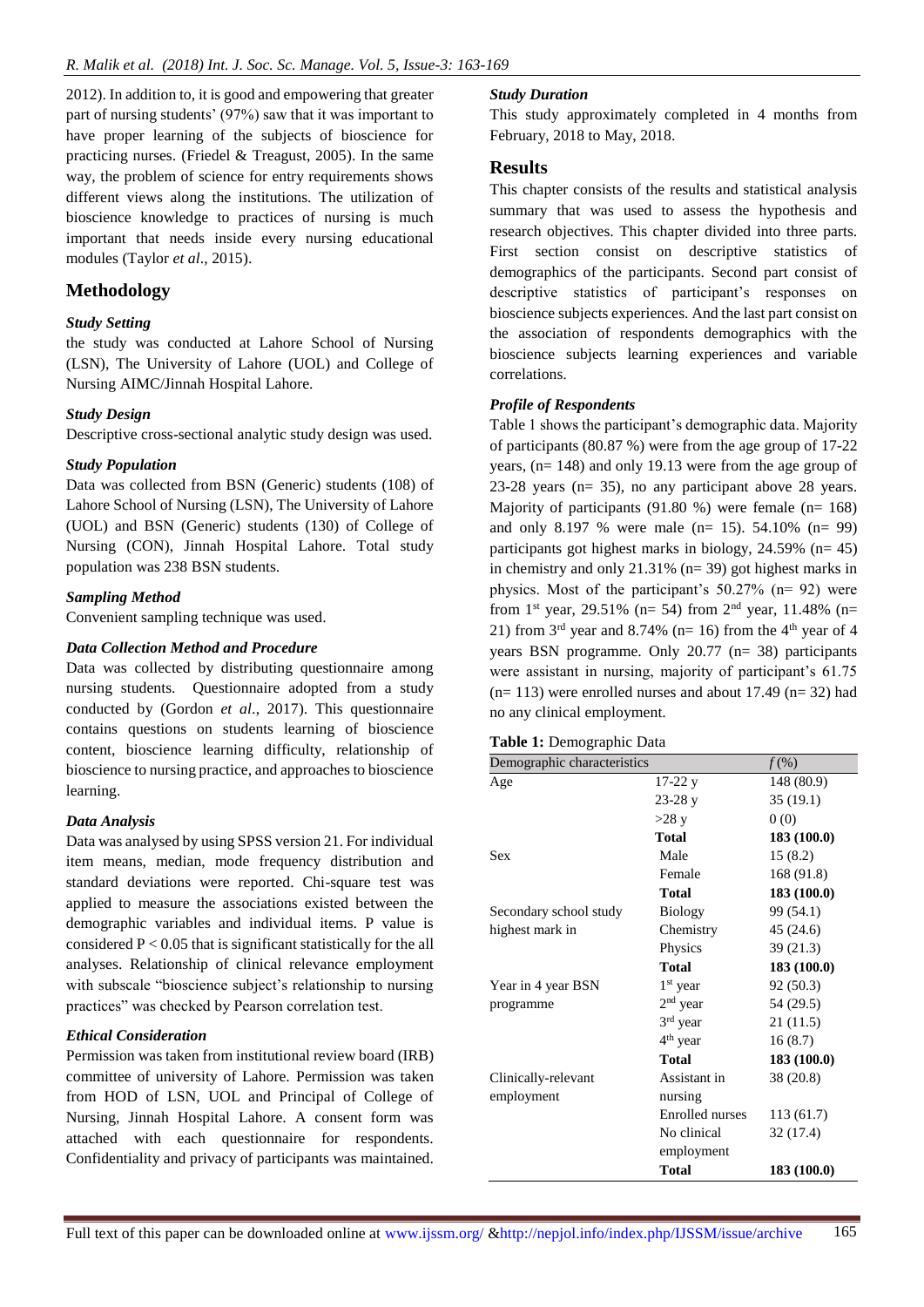Table 2 shows that Negative Statistically significant relationship was found between clinical-relevant employment and bioscience relationship with nursing practices.

Table 3 shows chi-square test result which was performed to test the association between participant's demographics and subscales. Participant's age was significantly associated with student's learning of bioscience content, bioscience learning difficulties and approaches to learning bioscience (P< 0.05). Sex association with four subscales was not statistically significant. Secondary school study highest marks association with student's learning of bioscience content was statistically significant. There was no association of Secondary school study highest marks association with other three subscales. Year in 4 year BSN programme association with Bioscience difficulties and approaches to bioscience learning was statistically significant but not significant with the other two subscales. Clinical-relevant employment statistically significant with bioscience difficulties. There was no association with other three subscales.

#### **Table 2**: Correlations

|                 | Clinically-Relevant | Bioscience relationship to |
|-----------------|---------------------|----------------------------|
|                 | Employment          | Nursing practices          |
| Pearson         |                     | $-.144$                    |
| Correlation     |                     |                            |
| Sig. (2-tailed) |                     | .041                       |
| N               | 183                 | 183                        |
| Pearson         | $-.144$             |                            |
| Correlation     |                     |                            |
| Sig. (2-tailed) | .041                |                            |
| N               | 183                 | 183                        |
|                 |                     |                            |

#### **Table 3**: Chi-Square Tests

| <b>Variables</b>                                | Value $(\chi^2)$      |    | Df Sig. (2-sided) |
|-------------------------------------------------|-----------------------|----|-------------------|
| *Age                                            |                       |    |                   |
| Learning of bioscience content                  | 36.410 <sup>a</sup>   | 29 | .016              |
| <b>Bioscience difficulties</b>                  | 43.098 $a$            | 21 | .003              |
| Relationship of bioscience to nursing practices | 19.717 <sup>a</sup>   |    | 18 .349           |
| Approaches to bioscience learning               | 28.260 <sup>a</sup>   | 12 | .005              |
| $*$ Sex                                         |                       |    |                   |
| Learning of bioscience content                  | $31.464$ <sup>a</sup> | 29 | .112              |
| <b>Bioscience difficulties</b>                  | $20.871$ <sup>a</sup> | 21 | .467              |
| Relationship of bioscience to nursing practices | $27.865$ <sup>a</sup> | 18 | .064              |
| Approaches to bioscience learning               | 15.031 <sup>a</sup>   | 12 | .240              |
| *Secondary school study highest marks in        |                       |    |                   |
| Learning of bioscience content                  | $77.334$ <sup>a</sup> | 58 | .046              |
| <b>Bioscience difficulties</b>                  | 43.189ª               | 42 | .420              |
| Relationship of bioscience to nursing practices | 41.508 $a$            |    | 36 .223           |
| Approaches to bioscience learning               | 27.239 <sup>a</sup>   | 24 | .293              |
| *Year in 4 year BSN programme                   |                       |    |                   |
| Learning of bioscience content                  | 90.892 <sup>a</sup>   | 87 | .366              |
| <b>Bioscience difficulties</b>                  | $80.402$ <sup>a</sup> | 63 | .046              |
| Relationship of bioscience to nursing practices | $38.477$ <sup>a</sup> |    | 54 .941           |
| Approaches to bioscience learning               | 63.885 <sup>a</sup>   | 36 | .003              |
| *Clinical-relevant employment                   |                       |    |                   |
| Learning of bioscience content                  | 63.921 $a$            | 58 | .276              |
| <b>Bioscience difficulties</b>                  | 56.427 a              | 42 | .006              |
| Relationship of bioscience to nursing practices | $36.824$ <sup>a</sup> | 36 | .431              |
| Approaches to bioscience learning               | 25.434 <sup>a</sup>   | 24 | .338              |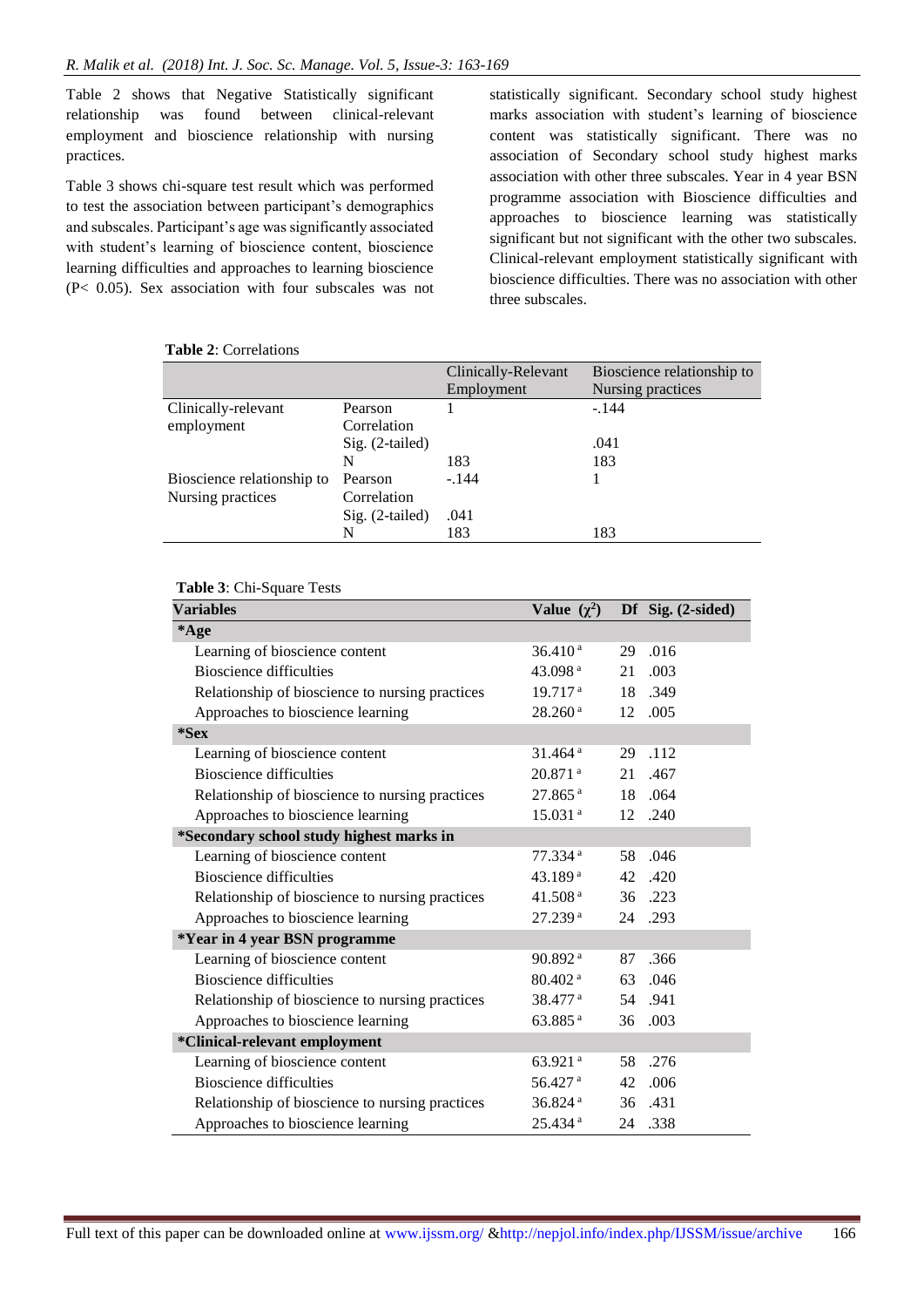## **Table 4**: BSN (Generic) students' responses to questionnaire. (n=183)

| Descriptor                                                                                     | <b>SDA</b>              | <b>DA</b>         | $\mathbf N$  | $\mathbf{A}$ | <b>SA</b>    |
|------------------------------------------------------------------------------------------------|-------------------------|-------------------|--------------|--------------|--------------|
|                                                                                                | $f$ (%)                 | $f$ (%)           | $f$ (%)      | $f$ (%)      | $f$ (%)      |
| 1. Students' learning of bioscience content.                                                   |                         |                   |              |              |              |
| I was not expecting to study this amount of bioscience when I enrolled in                      | 31                      | 53                | 32           | 40           | 27           |
| nursing.                                                                                       | (16.9)                  | (29.0)<br>44      | (17.5)       | (21.9)       | (14.8)       |
| The bioscience units are the most difficult that I am undertaking during my                    | 29<br>(15.8)            |                   | 45<br>(24.6) | 45<br>(24.6) | 20<br>(10.9) |
| course.<br>Nursing lecturers should teach the bioscience units (rather than science            | 29                      | (24.0)<br>19      | 36           | 54           | 45           |
| lecturers).                                                                                    | (15.8)                  | (10.4)            | (19.7)       | (29.5)       | (24.6)       |
| I am concerned about passing bioscience, as it might delay my course                           | 22                      | 18(9.8)           | 38           | 72           | 33           |
| completion                                                                                     | (12.0)                  |                   | (20.8)       | (39.3)       | (18.0)       |
| Bioscience subjects are harder than my nursing subjects                                        | 28                      | 26                | 31           | 54           | 44           |
|                                                                                                | (15.3)                  | (14.2)            | (16.9)       | (29.5)       | (24.0)       |
| The language of bioscience makes it easy to learn                                              | 13(7.1)                 | 18(9.8)           | 35           | 67           | 50           |
|                                                                                                |                         |                   | (19.1)       | (36.6)       | (27.3)       |
| The teaching style used in bioscience subjects makes them easy to learn                        | 17(9.4)                 | 15 (8.2)          | 27           | 65           | 59           |
|                                                                                                |                         |                   | (14.8)       | (35.5)       | (32.2)       |
| There is more content required for bioscience compared with nursing                            | 25                      | 36                | 39           | 51           | 32           |
| subjects                                                                                       | (13.7)                  | (19.7)            | (21.3)       | (27.9)       | (17.5)       |
| I think there is adequate university support to allow me to do well in                         | 9(4.9)                  | 29                | 44           | 78           | 30           |
| bioscience units                                                                               |                         | (15.8)            | (24.0)       | (42.6)       | (12.6)       |
| Exam-based assessments are more difficult than other assessment types                          | 16(8.7)                 | 27                | 37           | 73           | 30           |
|                                                                                                |                         | (14.8)            | (20.2)       | (39.9)       | (16.4)       |
| The time I spend studying bioscience is more than I spend on nursing                           | 13(7.1)                 | 26                | 32           | 67           | 45           |
| subjects                                                                                       |                         | (14.2)            | (17.5)       | (36.6)       | (24.6)       |
|                                                                                                |                         |                   |              |              |              |
| 2. Bioscience difficulty                                                                       |                         |                   |              |              |              |
| Bioscience consists of mathematics, making it difficult to understand                          | 29                      | 31                | 31           | 45           | 38           |
| I have learnt body organ systems, but have not yet well understood how                         | (15.8)<br>19            | (16.9)<br>37      | (16.9)<br>33 | (29.5)<br>54 | (20.8)<br>40 |
| they are integrated                                                                            | (10.4)                  | (20.2)            | (18.0)       | (19.5)       | (21.9)       |
| Bioscience is difficult because concepts are difficult to visualize                            | 19                      | 31                | 48           | 58           | 27           |
|                                                                                                | (10.4)                  | (16.9)            | (26.2)       | (31.7)       | (14.8)       |
| I feel confident that I will be able to explain the biologic basis of nursing                  | 6(3.3)                  | 20                | 36           | 72           | 49           |
| decisions                                                                                      |                         | (10.9)            | (19.7)       | (39.3)       | (26.8)       |
| It is hard to combine bioscience knowledge to make sense of what is wrong                      | 28                      | 25                | 40           | 52           | 38           |
| with patients                                                                                  | (15.3)                  | (13.7)            | (21.9)       | (28.4)       | (20.8)       |
| The topics taught within bioscience should be taught in nursing in the same                    | 21                      | 26                | 36           | 57           | 43           |
| week                                                                                           | (11.5)                  | (14.2)            | (19.7)       | (31.1)       | (23.5)       |
| I would like to have a better knowledge of bioscience than I have at present 17 (9.3) 17 (9.3) |                         |                   | 30           | 63           | 56           |
|                                                                                                |                         |                   | (16.4)       | (34.4)       | (30.6)       |
| 3. Relationship of bioscience to nursing                                                       |                         |                   |              |              |              |
| Practice.                                                                                      |                         |                   |              |              |              |
| I relate bioscience to nursing practice to gain a better understanding for                     | 20                      | 21                | 33           | 73           | 36           |
| assessment                                                                                     | (10.9)                  | (11.5)            | (18.0)       | (39.9)       | (19.7)       |
| It is easy to see how bioscience subjects relate to nursing practice                           | 11(6.0)                 | 24                | 42           | 71           | 35           |
|                                                                                                |                         | (13.1)            | (23.0)       | (38.8)       | (19.1)       |
| An understanding of bioscience forms the foundation of nursing practice                        | $\overline{4}$<br>(2.2) | 23                | 34<br>(18.6) | 85           | 37<br>(20.2) |
| When I reach the workplace, I will be able to see why bioscience is                            | 15(8.2)                 | (12.6)<br>14(7.7) | 24           | (46.4)<br>80 | 50           |
| important to nursing                                                                           |                         |                   | (13.1)       | (43.7)       | (27.3)       |
| It would assist my understanding if nursing lecturers related more to                          | 17(9.3)                 | 17(9.3)           | 27           | 75           | 47           |
| Bioscience                                                                                     |                         |                   | (14.8)       | (41.0)       | (25.7)       |
| 4. Approaches to Bioscience learning.                                                          |                         |                   |              |              |              |
| I am comfortable with the level of detail taught in bioscience subjects                        | 19                      | 30                | 34           | 69           | 31           |
|                                                                                                | (10.4)                  | (16.4)            | (18.6)       | (37.7)       | (16.9)       |
| I can learn bioscience by memorizing, without needing to understand                            | 43                      | 33                | 30           | 53           | 24           |
|                                                                                                | (23.5)                  | (18.0)            | (16.4)       | (29.0)       | (13.1)       |
| I think about bioscience as organ systems, rather than general concepts                        | 22                      | 21                | 39           | 56           | 45           |
| when studying                                                                                  | (12.0)                  | (11.5)            | (21.3)       | (30.6)       | (24.6)       |
| Key: Strongly Disagree (SDA), Disagree (DA), Neutral (N), Agree (A), Strongly Agree (SA).      |                         |                   |              |              |              |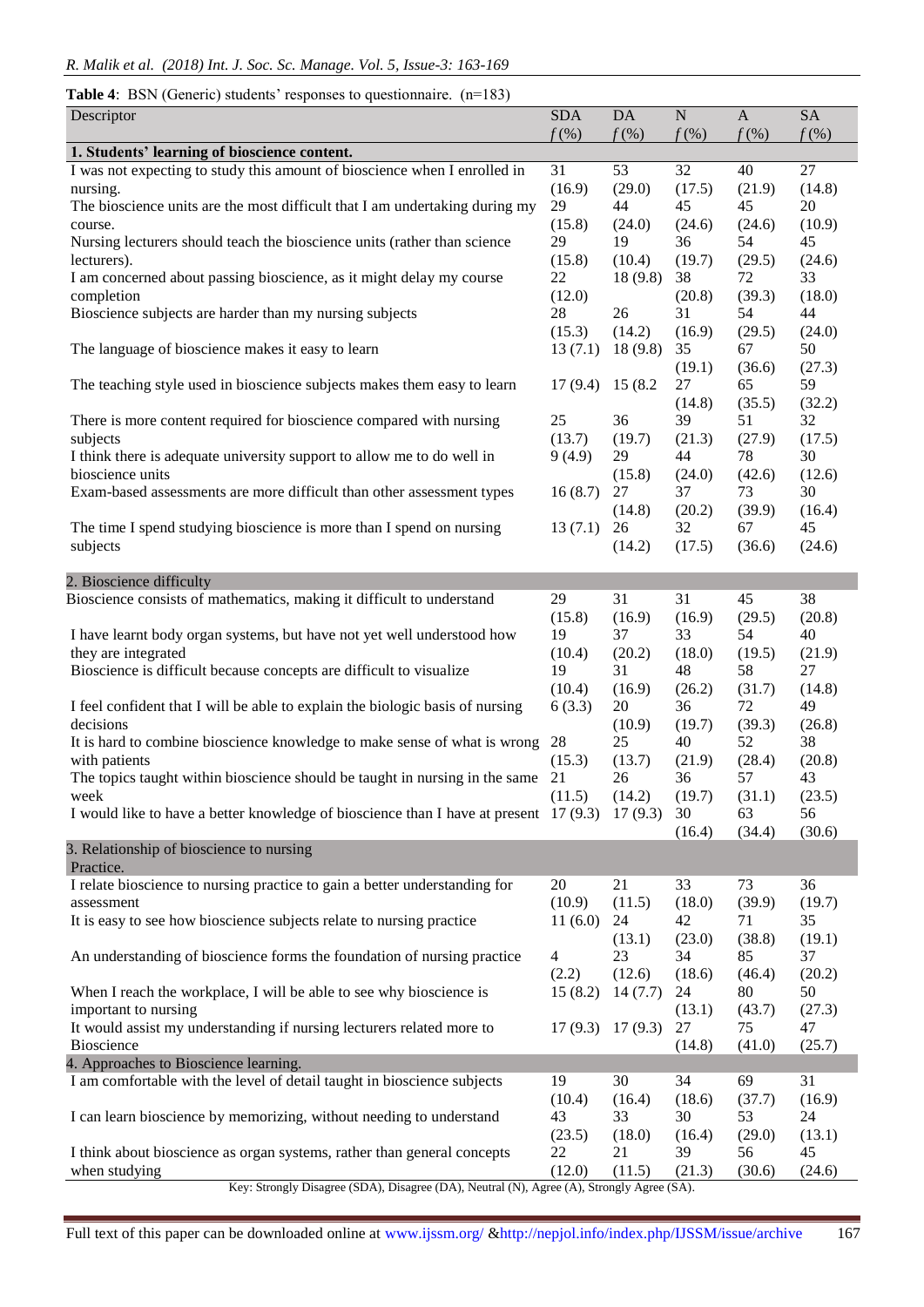## **Discussion**

This study assessed the experiences with bioscience subjects learning among BSN (Generic) students of LSN, UOL and CON/AIMC, Jinnah Hospital Lahore. Bioscience learning is important to understand the entire process of clinical nursing practices. According to our study findings majority of participants were agreed with there was more content of bioscience subjects needed. Majority of BSN students experienced with bioscience learning in nursing education was most time consuming and difficult to understand. As well as 58.9% students this approves by findings from another study that presented that bioscience was demanding for students studying earlier in their degrees (Craft *et al*., 2017). The study findings showed that BSN student's considered that the bioscience subjects difficult as compared to their nursing subjects. As a study findings revealed that the undergraduate students of BSN who had completed the bioscience subjects component of their studies rated bioscience content difficult, and that the approach to learning bioscience was challenging (Gordon *et al.*, 2017). However, the 1<sup>st</sup> and  $2<sup>nd</sup>$  year students highly rated that the bioscience subjects more difficult and time consuming as compared with nursing subjects. As this study BSN students experiences with bioscience learning confirming that the subjects of bioscience remain tough and problematic during the BSN programme. Our study findings are in agreement with the results of previous study that first year BSN students have been shown to have difficulty with bioscience (Craft *et al*., 2017). The majority of participants reported that bioscience forms the foundation of nursing practice (agreed or strongly agreed), but they wanted a better understanding of bioscience (agreed or strongly agreed). Regardless of the rating the relationship of bioscience to nursing practice decidedly, more than half of BSN students agreed for that bioscience instructors expected to relate bioscience with nursing practices while lecturing and it would increase the understanding of if nursing lectures related more to bioscience. According to the McVicar *et al* (2015) nursing lectures have insufficient understanding of bioscience and its clinical relevance. Furthermore, 57.9% respondents positively rated (agree or strongly agree) that it is easy to see how bioscience related to the nursing practices. This was reflected in nursing student's view about their perceptions of working environment, as about nine out of 10 nursing students agreed that they would have the capacity to see the clinical relevance of bioscience (Friedel & Treagust, 2005). Results of the correlations analyses (Table # 3) shows the clinical relevance employment relationship with bioscience relationship to nursing practices. Chi-square test used to check the participants demographics association with their experiences of bioscience subjects learning (Table # 4, 5). Age and clinical relevance employment showed the statistically significant

values ( $P < 0.05$ ). These findings confirmed by a previous study results, participants demographics influenced on their bioscience learning (Salamonson *et al*., 2013). Furthermore, this study results showed that  $2<sup>nd</sup>$  and  $3<sup>rd</sup>$  year BSN students with highest marks in biology had a better understanding of bioscience and how it relates to nursing practices. Experiences of BSN Students during their clinical placement showed that bioscience directly linked to nursing practices as 59.6% students agreed with "I relate bioscience to nursing practice to gain a better understanding for assessment". As well as 58.9% students showed agreement for that "It is easy to see how bioscience subjects relate to nursing practice". Our study result findings conformed by the result findings of a previous study which revealed about the bioscience relationship to nursing practice was highly rated than the other constructs (Gordon *et al*., 2017).

## **Conclusion**

The current study done to assessed the BSN student's experiences of bioscience subjects learning and its association to their demographics at LSN, UOL and CON, AIMC Jinnah Hospital Lahore, Pakistan. The study findings shows the positive correlation of clinical relevance employment with bioscience subjects relationship to nursing practices and one variable shows statistically significance value (P<0.05). Participant's demographics had influence on their bioscience subjects learning and statistically significant. It is indicated by the study findings that the nursing instructors needs to work more to make sure the better understanding of bioscience subjects and clinical relevance by the better integration of bioscience. This would involve change of current educational modules to adjust bioscience subjects with clinical practice subjects that help nursing practice in the last years.

## **Limitations**

This study done within a short period of time and on only two nursing institutes of Punjab (LSN, UOL and CON, JHL). Its findings cannot be generalizable to the whole Pakistan nurses experiences with bioscience. The current study only focused on the BSN (Generic) student's experiences with bioscience subjects learning. The factors affecting on their bioscience learning not clearly founded. Further studies in this area are required to identify the factors affecting on the nursing students learning of bioscience subjects and its utilization on clinical workplace.

## **Acknowledgement**

The authors thankful to the faculty of LSN, The University of Lahore and College of Nursing/AIMC Jinnah Hospital Lahore and study contributors.

## **References**

Bakon S, Craft J, Christensen M and Wirihana L (2016). Can active learning principles be applied to the bioscience